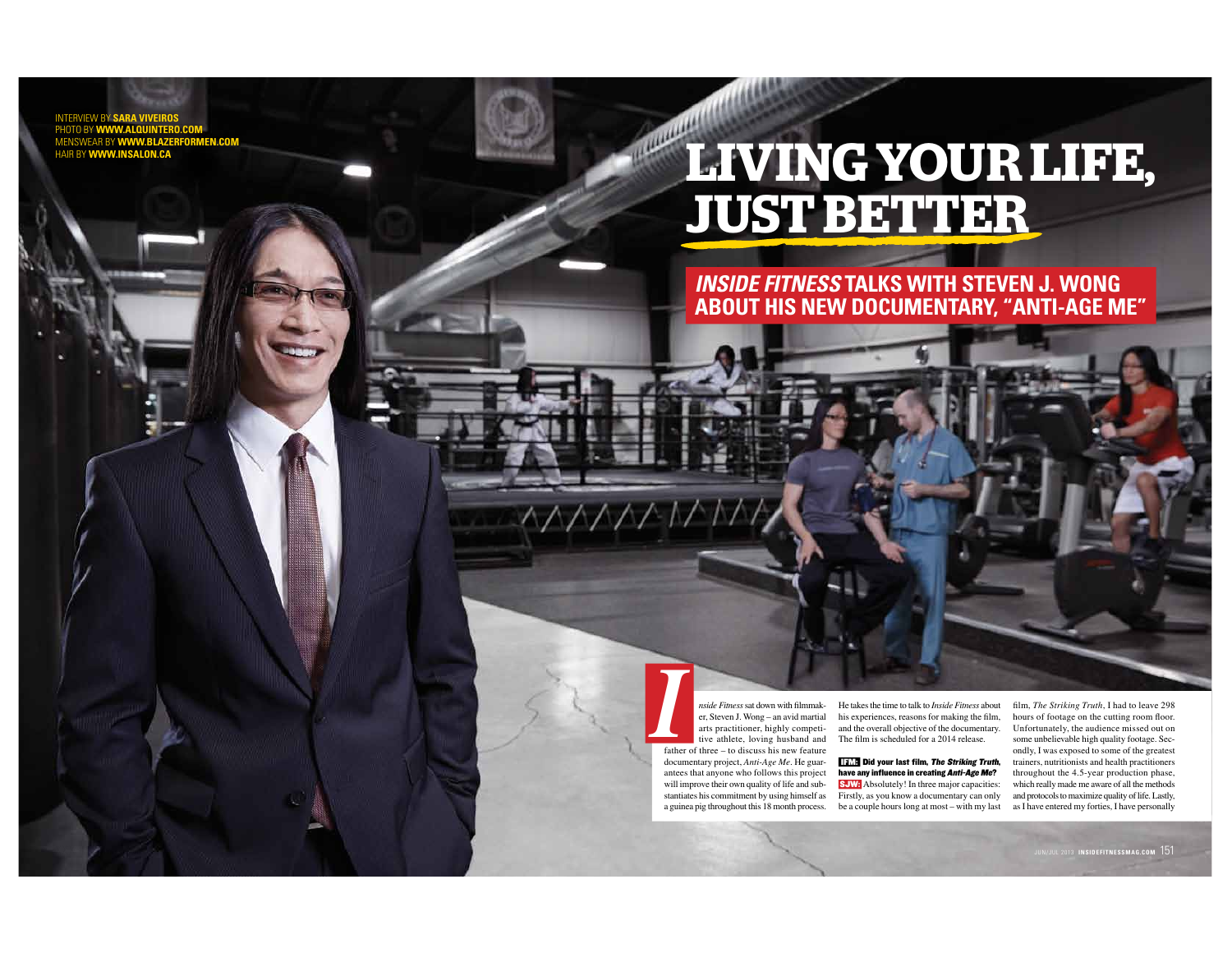felt the affects of aging, yet I see elite athletes who are older than me able to compete at championship levels. I believe so strongly in the facts that we have uncovered through our years of research that I have used myself as a guinea pig in many of these advanced medical protocols. These three revelations are the foundation of the *Anti-Age Me* project.

### IFM: I see that you are referring to Anti-Age Me as a project and not just a documentary. Tell me more about this.

 SJW: I'm glad you picked up on that. The documentary portion of the *Anti-Age Me* project is simply the final outcome of an entire process. The process is the key to this project. Just think about how many times you've been sitting in a movie theatre complaining about how the movie could have been better, "change this scene," "delete that scene," "add this..." Traditionally, your input will never influence a movie, but the *Anti-Age Me* project changes all of this. The audience now has the opportunity to engage with us and provide feedback, which will used to influence the topics, storylines and outcome of this project.

### IFM: How does the audience participate in the Anti-Age Me project?

**SJW:** We've actually made it very simple. **Step 1:** Follow us on Twitter @antiageme, Like us on facebook.com/AntiAgeMe and visit our website www.Anti-AgeMe.com. **Step 2:** Let your voice be heard. When you see a topic that appeals to you, leave a comment, share it with others, tell us what you want to see. This way we will truly understand what



the audience wants so we can send our crews out to shoot that specific content.

### IFM: On your website, www.anti-ageme.com, there is a large team of experts. How did you select the bloggers for Anti-Age Me?

 SJW: The primary objective of this project is to create awareness on how to achieve the highest quality of life. This consists of fitness, health, wellness, beauty, vitality and age management. We have teamed up with the top experts and authorities in their fields and this is our ongoing mission. Our bloggers are so excited about joining our project that they're calling the contributors 'The Dream Team.'

### **IFM:** Your project is focused on a lot of different aspects that improve the overall quality of life. Through your own experiences, how important is fitness to quality of life?

**SJW:** It's 110 percent mandatory. You need to find ways of incorporating a fitness regimen into your daily lifestyle. That's why I love what *Inside Fitness* is doing. If you flip through the magazine, you'll see articles that are about fitness, nutrition, and health. There are a lot of

## "It's about living the absolute highest quality of life until the day you die."